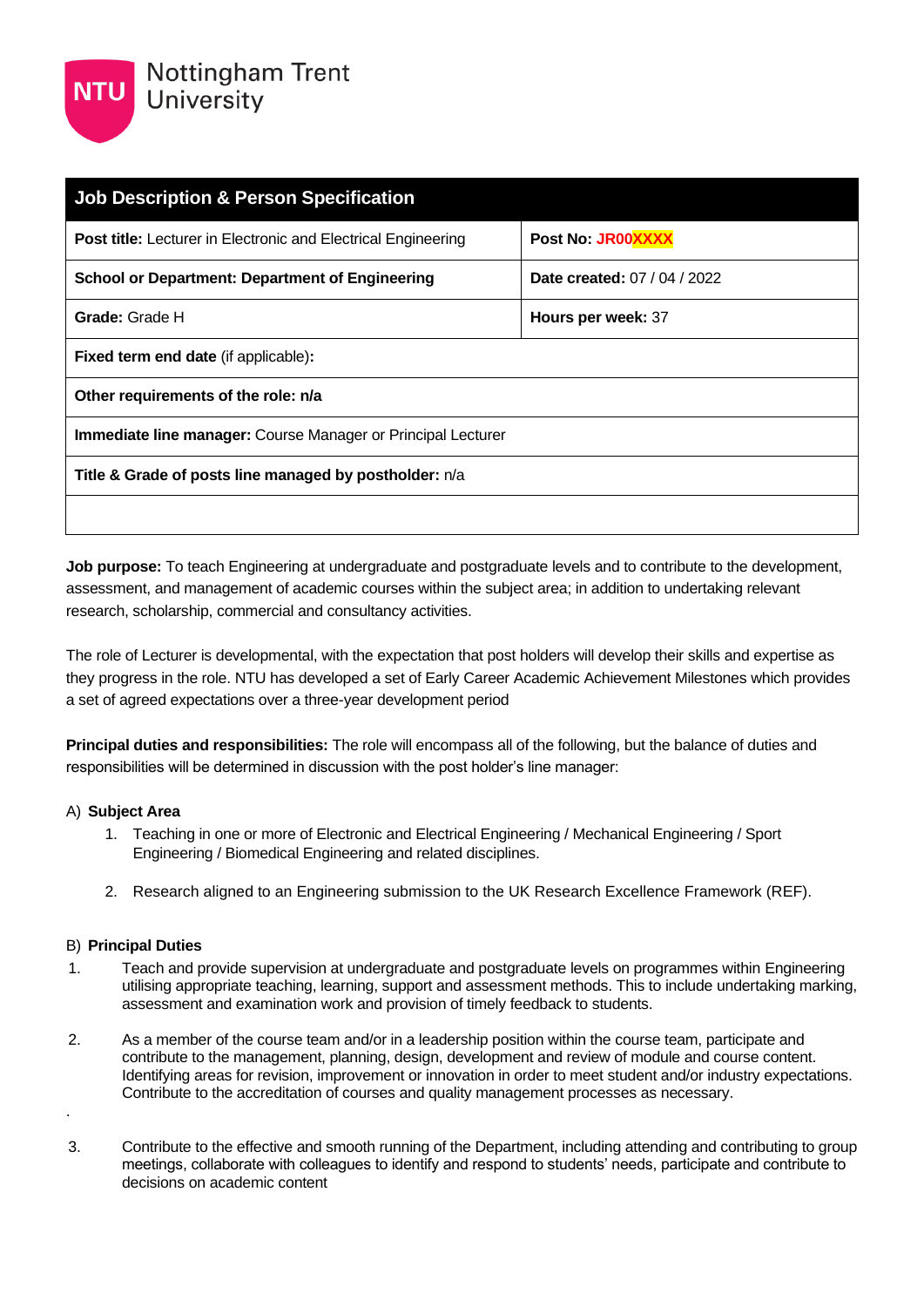- 4. Responsibility for the delivery, leadership and assessment of own modules, including projects and dissertations.
- 5. Develop a range of approaches to teaching and learning which are innovative for the University and subject area which create interest, understanding and enthusiasm amongst students and reflect developing practice elsewhere, e.g. case studies. Gather evidence from staff and students in order to prepare reviews of academic activity. Collaborate with colleagues to identify and respond to students' needs.
- 6. Engage and contribute to individual or collaborative practice, research and/or scholarly project and activities, both internal and external to the University. Apply the knowledge acquired to inform module design and teaching delivery.
- 7. Identify sources of funding and contribute to the process of securing income for own or collaborative practice, research and/or scholarship activities as appropriate.
- 8. Build and develop relationships with national or international professional organisations within the subject field. This may involve links with professional bodies, e.g. re ongoing accreditation.
- 9. Liaise with national and/or international partners to ensure comparability of collaborative provision within the department.
- 10. Participate in the University's appraisal process. Ensure that knowledge of the relevant subject area is fully up to date by actively engaging in continuous professional development and scholarly activities appropriate to the post.
- 11. Responsible for the pastoral care and motivation of students, supporting them in learning difficulties, and on occasion personal difficulties, ensuring that appropriate internal or external specialist support for the latter is sought.
- 12. Prepare, organise and assist with student cultural visits, exhibitions, field trips and placements as appropriate and to attend all events, including Graduation days and open days, relevant to the courses taught by the post holder.
- 13. Work effectively with colleagues within the course team, department and School. Attendance at team meetings as required, and working cooperatively with Professional Services and technical team colleagues.
- 14. Undertake administrative duties appropriate to the post, including admissions, timetabling and adherance to University procedures.
- 15. Responsible for being aware of the risks in the work environment, and their potential impact on own work and that of others, including being aware of any relevant risk assessments in place and adherence to these and undertaking any relevant health and safety training.

**N.B.** The post-holder may be required to undertake any other duties which may reasonably be required as within the nature of the duties and responsibilities of the post as defined, subject to the proviso that normally any changes of a permanent nature shall be incorporated into the job description in specific terms.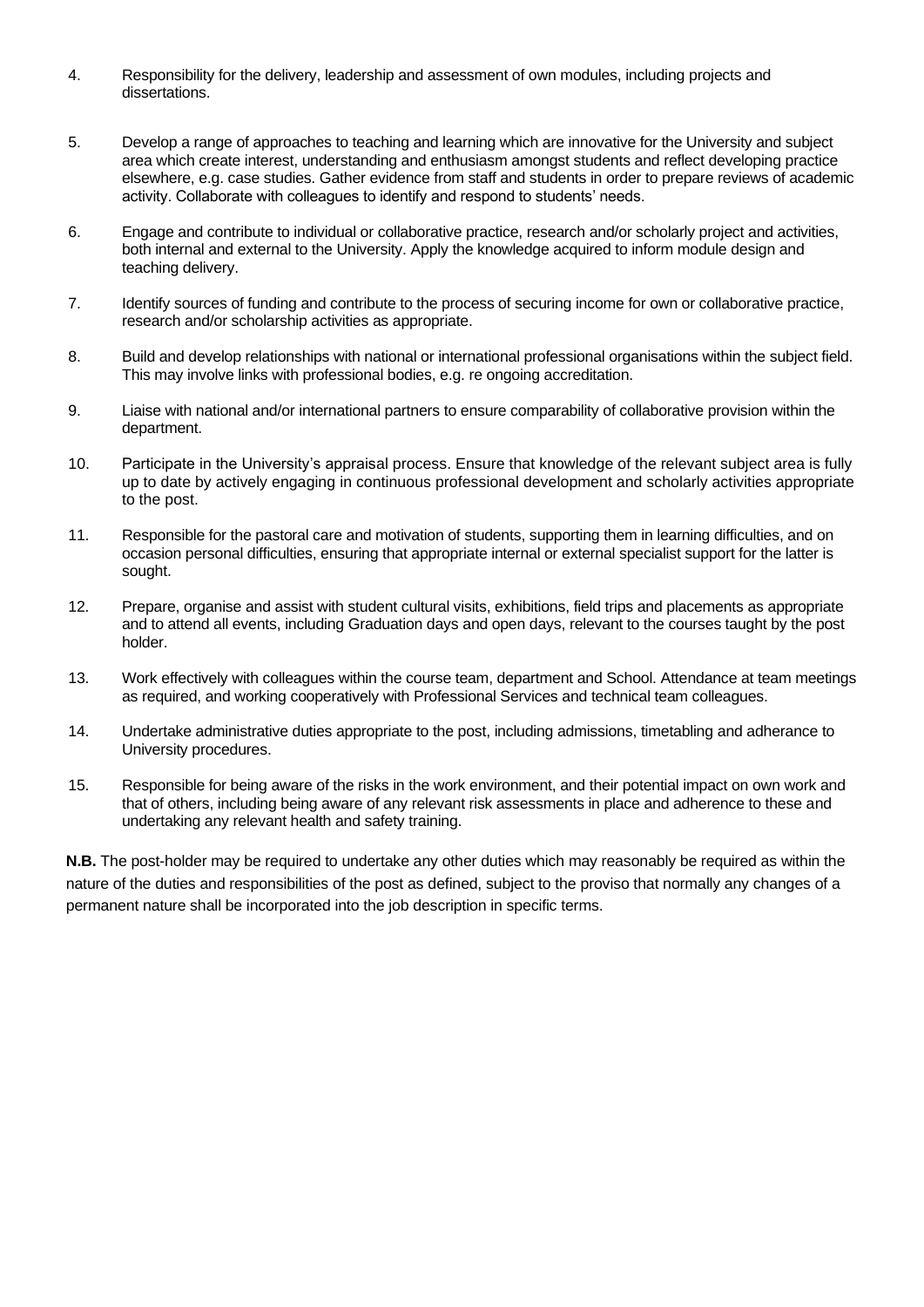| <b>Personal Attributes</b> |                                                                                                                                                                                                                                                                   |                                                                                                                                                             |  |
|----------------------------|-------------------------------------------------------------------------------------------------------------------------------------------------------------------------------------------------------------------------------------------------------------------|-------------------------------------------------------------------------------------------------------------------------------------------------------------|--|
| <b>Attributes</b>          | <b>Essential</b>                                                                                                                                                                                                                                                  | <b>Desirable</b>                                                                                                                                            |  |
| Knowledge                  | Understanding of the major subject areas<br>within the relevant discipline<br>An understanding of relevant contemporary                                                                                                                                           | Detailed knowledge of contemporary<br>teaching practices within Higher Education<br>(HE)                                                                    |  |
|                            | issues of particular significance for the future<br>development of the industry and profession.                                                                                                                                                                   | An understanding of the research context<br>and ethos of the field within the UK Higher<br><b>Education Sector</b>                                          |  |
|                            | Detailed knowledge of one or more of the<br>following areas to Undergraduate and<br>Postgraduate level as appropriate:                                                                                                                                            | An understanding of the CDIO educational<br>framework.                                                                                                      |  |
|                            | <b>Electrical Engineering</b><br>Electrical power generation and<br>transmission<br>Renewable power systems                                                                                                                                                       |                                                                                                                                                             |  |
|                            | Core workshop, laboratory, practical, analysis<br>and project planning/management/delivery skills<br>applicable across a multi-disciplinary suite of<br>engineering courses.                                                                                      |                                                                                                                                                             |  |
| <b>Research</b>            | Proven strong research track record as<br>evidenced publications in relevant peer<br>reviewed journals within the last four years,<br>eligible for submission to the next UK<br>Research Excellence Framework (REF)<br>exercise 'Engineering' Unit of Assessment. | A track record of writing successful<br>research funding applications.<br>Ability to generate third stream income from<br>contractual or research activity. |  |
|                            | A research track record in one or more areas<br>of:<br><b>Electrical systems</b><br>Sustainable power generation,<br>transmission and storage<br><b>Battery technologies</b>                                                                                      |                                                                                                                                                             |  |
|                            | A creative research vision for development,<br>implementation and delivery of successful<br>research projects.                                                                                                                                                    |                                                                                                                                                             |  |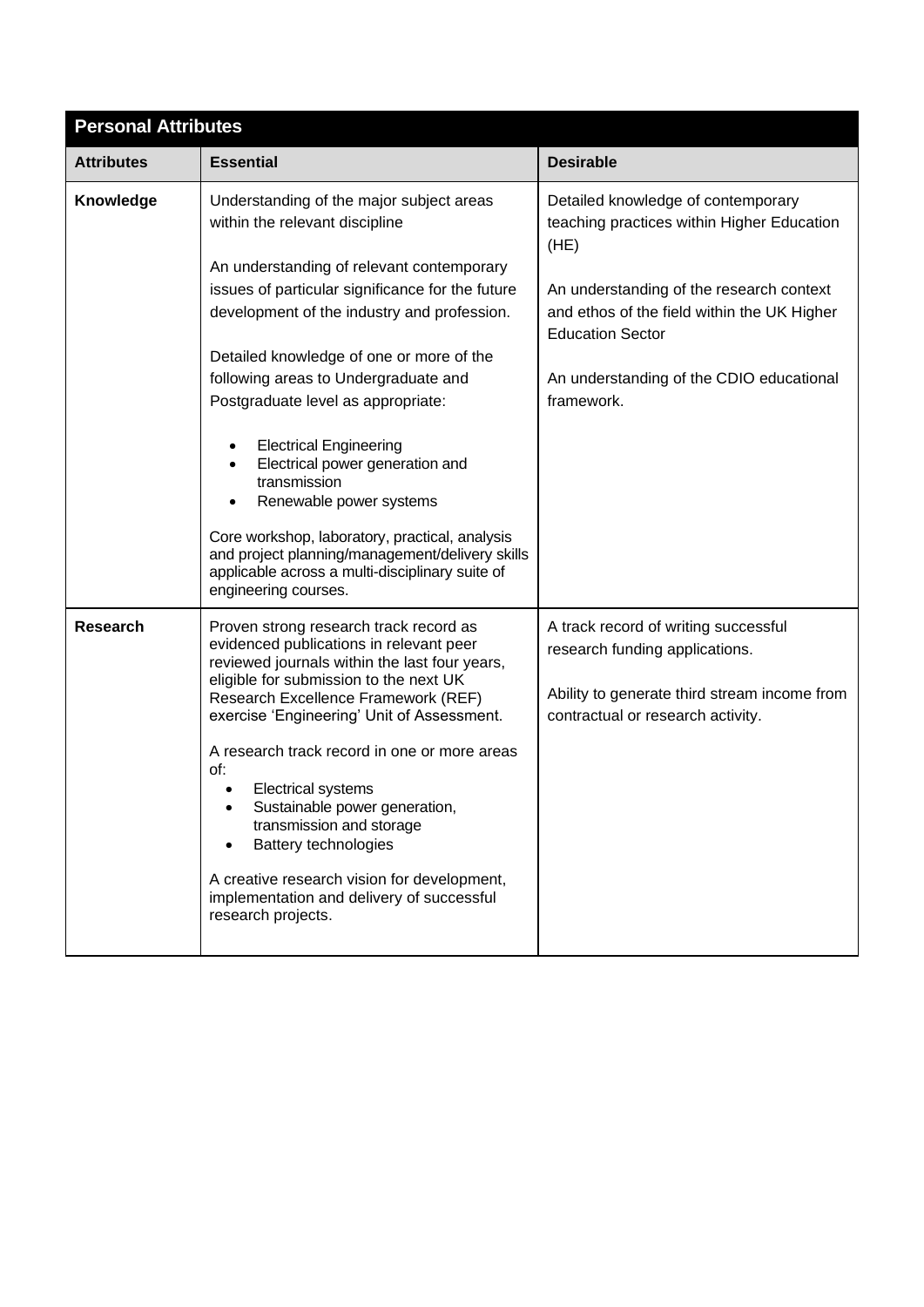| <b>Skills</b>     | Good interpersonal skills and an ability to<br>communicate complex ideas effectively to<br>students using a variety of teaching methods,<br>thereby enhancing the student experience<br>Excellent technical skills and fully conversant<br>with appropriate industry standard<br>software/professional practices<br>Demonstrable ability to undertake scholarly<br>activity; and/or conduct research; and/or<br>undertake practice-based enquiry in the<br>discipline<br>Good administrative, IT, analytical and<br>planning skills                                                                                                      | An ability to empathise with staff and<br>students                                                                                                                                                                                                                                                    |
|-------------------|------------------------------------------------------------------------------------------------------------------------------------------------------------------------------------------------------------------------------------------------------------------------------------------------------------------------------------------------------------------------------------------------------------------------------------------------------------------------------------------------------------------------------------------------------------------------------------------------------------------------------------------|-------------------------------------------------------------------------------------------------------------------------------------------------------------------------------------------------------------------------------------------------------------------------------------------------------|
| <b>Experience</b> | Industry, Professional and/ or Higher<br>Education teaching experience in<br>Engineering, in one or more of the following<br>areas:<br><b>Electrical Engineering</b><br>Power electronics<br><b>Electrical machines</b>                                                                                                                                                                                                                                                                                                                                                                                                                  | Relevant research or consultancy<br>experience<br>Undertaking relevant research, scholarship<br>or practice and presenting results at<br>conferences/industry events and publishing<br>in journals<br>Experience of facilitating independent study<br>Experience of implementing blended<br>learning. |
| Qualifications    | A PhD in a relevant subject area                                                                                                                                                                                                                                                                                                                                                                                                                                                                                                                                                                                                         | Membership of relevant Professional bodies                                                                                                                                                                                                                                                            |
|                   | Fellowship of the Higher Education Academy<br>(FHEA)<br>Note: Newly appointed Senior Lecturers who<br>do not already hold FHEA will be required to<br>achieve this within 3 years of starting at NTU<br>A Higher Education teaching qualification<br>such as a PGCHE or PGCert in Academic<br>Practice or equivalent<br>Note: Newly appointed Senior Lecturers who<br>do not already hold a qualification to teach in<br>Higher Education, will be required to complete<br>NTU's Academic Professional Standard<br>Apprenticeship (APA) or Postgraduate<br>Certificate in Academic Practice (PGCAP)<br>within 3 years of starting at NTU | Fellow of the Higher Education Academy<br>CEng                                                                                                                                                                                                                                                        |